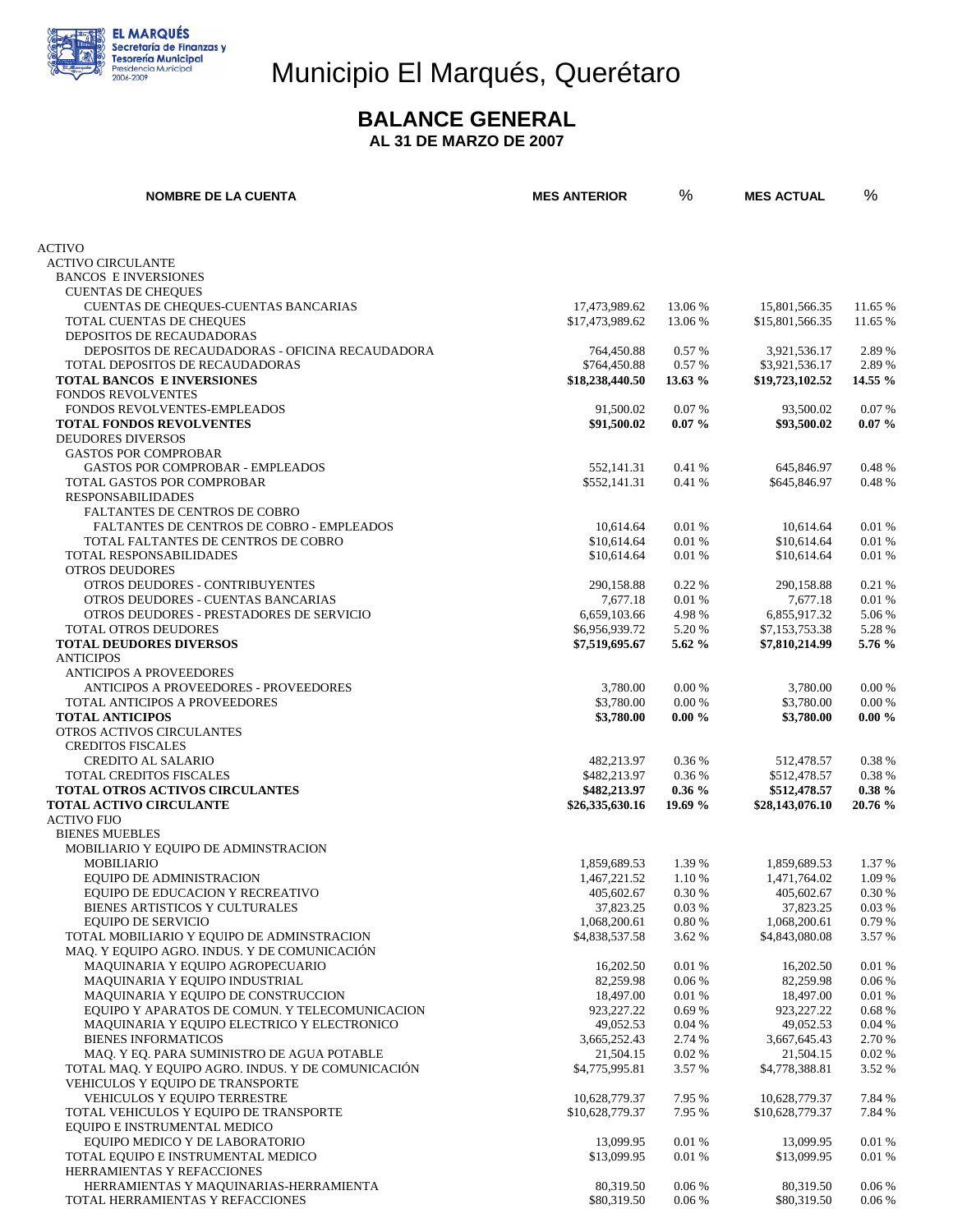

## Municipio El Marqués, Querétaro

#### **BALANCE GENERAL**

**AL 31 DE MARZO DE 2007** 

| <b>NOMBRE DE LA CUENTA</b>                                                                    | <b>MES ANTERIOR</b>               | $\%$                 | <b>MES ACTUAL</b>                 | $\%$                 |
|-----------------------------------------------------------------------------------------------|-----------------------------------|----------------------|-----------------------------------|----------------------|
|                                                                                               |                                   |                      |                                   |                      |
| <b>TOTAL BIENES MUEBLES</b>                                                                   | \$20,336,732.21                   | 15.20 %              | \$20,343,667.71                   | 15.00 %              |
| <b>BIENES INMUEBLES</b>                                                                       |                                   |                      |                                   |                      |
| BIENES INMUEBLES DEL DOMINIO PUBLICO<br>EDIFICIOS Y LOCALES (D.PUBLICO)                       | 5,701,692.00                      | 4.26 %               | 5,701,692.00                      | 4.21 %               |
| TERRENOS (D.PUBLICO)                                                                          | 73,483,013.09                     | 54.93 %              | 73,483,013.09                     | 54.19 %              |
| TOTAL BIENES INMUEBLES DEL DOMINIO PUBLICO                                                    | \$79,184,705.09                   | 59.19 %              | \$79,184,705.09                   | 58.40 %              |
| BIENES INMUEBLES DEL DOMINIO PRIVADO                                                          |                                   |                      |                                   |                      |
| TERRENOS (D.PRIVADO)                                                                          | 7,918,597.28                      | 5.92 %               | 7,918,597.28                      | 5.84 %               |
| TOTAL BIENES INMUEBLES DEL DOMINIO PRIVADO<br><b>TOTAL BIENES INMUEBLES</b>                   | \$7,918,597.28<br>\$87,103,302.37 | 5.92 %<br>65.11 %    | \$7.918.597.28<br>\$87,103,302.37 | 5.84 %<br>64.24 %    |
| <b>TOTAL ACTIVO FIJO</b>                                                                      | \$107,440,034.58                  | 80.31 %              | \$107,446,970.08                  | 79.24 %              |
| <b>ACTIVO DIFERIDO</b>                                                                        |                                   |                      |                                   |                      |
| DEPOSITOS EN GARANTIA                                                                         |                                   |                      |                                   |                      |
| DEPOSITOS EN GARANTIA - OTROS                                                                 | 250.00                            | 0.00%                | 250.00                            | 0.00 %               |
| <b>TOTAL DEPOSITOS EN GARANTIA</b>                                                            | \$250.00                          | $0.00 \%$            | \$250.00                          | $0.00 \%$            |
| <b>TOTAL ACTIVO DIFERIDO</b><br><b>TOTAL ACTIVO</b>                                           | \$250.00<br>\$133,775,914.74      | $0.00 \%$<br>100.00% | \$250.00<br>\$135,590,296.18      | $0.00 \%$<br>100.00% |
| PASIVO Y PATRIMONIO                                                                           |                                   |                      |                                   |                      |
| PASIVO A CORTO PLAZO                                                                          |                                   |                      |                                   |                      |
| <b>CUENTAS POR PAGAR</b>                                                                      |                                   |                      |                                   |                      |
| <b>CUENTAS POR PAGAR PROGRAMADAS</b>                                                          |                                   |                      |                                   |                      |
| <b>CUENTAS POR PAGAR PROGRAMADAS - APOYOS</b><br>CUENTAS POR PAGAR PROGRAMADAS - CONTRATISTAS | 143,821.10<br>374,344.47          | 0.11%<br>0.28%       | 87,821.10<br>270,902.48           | 0.06%<br>0.20%       |
| <b>CUENTAS POR PAGAR PROGRAMADAS - CONTRIBUYENTES</b>                                         | 317.70                            | 0.00 %               | 317.70                            | 0.00 %               |
| CUENTAS POR PAGAR PROGRAMADAS - DEPENDENCIAS EXTERNAS                                         | 11,925,405.37                     | 8.91 %               | 11,925,405.37                     | 8.80%                |
| <b>CUENTAS POR PAGAR PROGRAMADAS - EMPLEADOS</b>                                              | 744.12                            | 0.00 %               | 2,428.23                          | 0.00 %               |
| <b>CUENTAS POR PAGAR PROGRAMADAS - OTROS</b>                                                  | 5,312,151.12                      | 3.97 %               | 5,312,151.12                      | 3.92 %               |
| <b>CUENTAS POR PAGAR PROGRAMADAS - PRESTADORES DE SERVICIO</b>                                | 151,847.40                        | 0.11%                | 45,548.00                         | 0.03%                |
| <b>CUENTAS POR PAGAR PROGRAMADAS - PROVEEDORES</b><br>TOTAL CUENTAS POR PAGAR PROGRAMADAS     | 837,920.44<br>\$18,746,551.72     | 0.63%<br>14.01 %     | 264, 281. 34<br>\$17,908,855.34   | 0.19%<br>13.21 %     |
| <b>CUENTAS POR PAGAR ACUMULADAS</b>                                                           |                                   |                      |                                   |                      |
| RETENCIONES A EMPLEADOS                                                                       |                                   |                      |                                   |                      |
| RETENCIONES FISCALES A EMPLEADOS                                                              |                                   |                      |                                   |                      |
| RETENCION I.S.P.T.                                                                            | 15,334,381.53                     | 11.46 %              | 16,236,663.56                     | 12.00 %              |
| TOTAL RETENCIONES FISCALES A EMPLEADOS                                                        | \$15,334,381.53                   | 11.46 %              | \$16,236,663.56                   | 11.97 %              |
| RETENCIONES POR PRESTACIONES<br>RETENCION CAJA AHORRO                                         | $-200.00$                         | 0.00 %               | $-200.00$                         | 12.00 %              |
| TOTAL RETENCIONES POR PRESTACIONES                                                            | $-$ \$200.00                      | 0.00%                | $-$ \$200.00                      | 0.00 %               |
| <b>PRESTAMOS</b>                                                                              |                                   |                      |                                   |                      |
| PRESTAMO CAJA DE AHORRO                                                                       | 7,524.69                          | 0.01%                | 7.524.69                          | 12.00 %              |
| TOTAL PRESTAMOS                                                                               | \$7,524.69                        | 0.01%                | \$7,524.69                        | 0.01%                |
| DESCUENTOS A TRABAJADORES<br>RETENCION PENSION ALIMENTICIA                                    | $-8,833.27$                       | $-0.01%$             | $-7,177.03$                       | 12.00 %              |
| RETENCION SEGUROS DE VIDA                                                                     | 996.78                            | 0.00 %               | 996.78                            | 12.00 %              |
| RETENCION FONDO PARA LA SALUD                                                                 | 27,745.74                         | 0.02%                | 37,145.88                         | 12.00 %              |
| TOTAL DESCUENTOS A TRABAJADORES                                                               | \$19,909.25                       | 0.01%                | \$30,965.63                       | 0.02 %               |
| TOTAL RETENCIONES A EMPLEADOS                                                                 | \$15,361,615.47                   | 11.48 %              | \$16,274,953.88                   | 12.00 %              |
| APORTACIONES PATRONALES                                                                       |                                   |                      | $-7.318.65$                       |                      |
| APORTACIONES CAJA DE AHORRO<br>TOTAL APORTACIONES PATRONALES                                  | $-7,318.65$<br>$-$7,318.65$       | $-0.01%$<br>$-0.01%$ | $-$ \$7,318.65                    | $-0.01%$<br>$-0.01%$ |
| OTRAS RETENCIONES                                                                             |                                   |                      |                                   |                      |
| RETENCIONES FISCALES A TERCEROS                                                               |                                   |                      |                                   |                      |
| <b>I.S.R. ARRENDAMIENTO</b>                                                                   | $-20.10$                          | 0.00 %               | $-20.10$                          | 1.15 %               |
| <b>I.S.R. HONORARIOS</b>                                                                      | 3,103.80                          | 0.00 %               | 4,821.15                          | 1.15 %               |
| TOTAL RETENCIONES FISCALES A TERCEROS<br>RETENCIONES OBRA PUBLICA                             | \$3,083.70                        | 0.00 %               | \$4,801.05                        | 0.00 %               |
| 2 AL MILLAR CNIC                                                                              | 1,484,175.11                      | 1.11 %               | 1,489,214.93                      | 1.15 %               |
| 5 AL MILLAR SECODAM                                                                           | 37,755.76                         | 0.03%                | 37,755.76                         | 1.15 %               |
| RETENCIONES POR FIANZAS                                                                       | 8,720.23                          | 0.01%                | 8,720.23                          | 1.15 %               |
| TOTAL RETENCIONES OBRA PUBLICA                                                                | \$1,530,651.10                    | 1.14 %               | \$1,535,690.92                    | 1.13 %               |
| RETENCIONES POR MULTAS FEDERALES NO FISCALES                                                  |                                   |                      |                                   |                      |
| <b>ESTADO 8%</b><br><b>FEDERACION 2%</b>                                                      | 11,316.33<br>2,859.49             | 0.01%<br>0.00 %      | 11,316.33<br>2,859.49             | 1.15 %<br>1.15 %     |
| TOTAL RETENCIONES POR MULTAS FEDERALES NO FISCALES                                            | \$14,175.82                       | 0.01%                | \$14,175.82                       | 0.01%                |
| TOTAL OTRAS RETENCIONES                                                                       | \$1,547,910.62                    | 1.16 %               | \$1,554,667.79                    | 1.15 %               |
| OBLIGACIONES DE LEY DE INGRESOS                                                               |                                   |                      |                                   |                      |